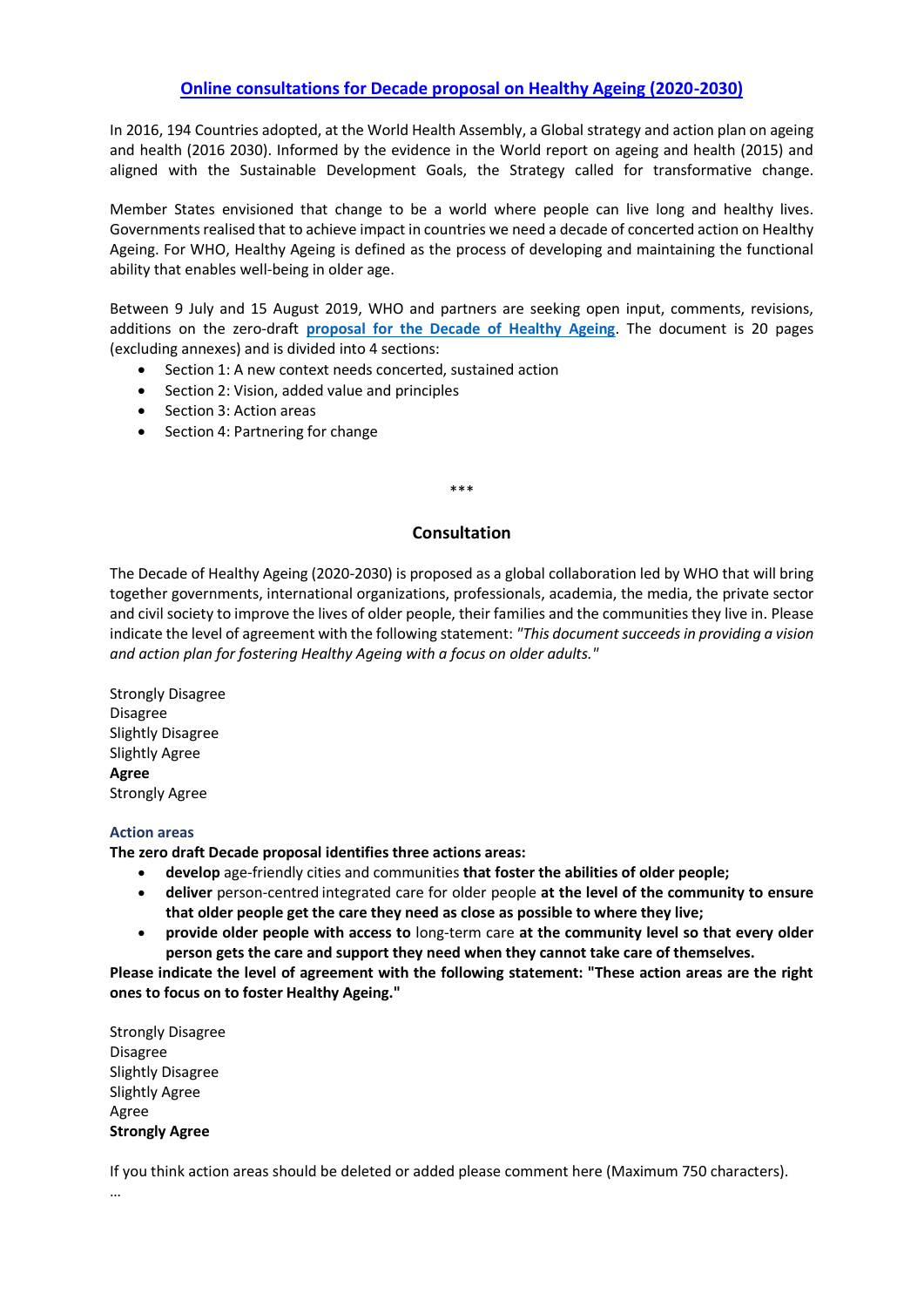## **Activities during the Decade on Healthy Ageing**

Choices need to be made about the focus of the activities under each action area. The current focus includes the following:

- the second half of life, given the unique issues that arise in older age, and the limited attention this period has received compared with that given to other age cohorts;
- activities at local, national, regional and global levels, that are evidence based and strive to improve the lives of older people, their families and their communities;
- crafting activities in ways that overcome, rather than reinforce, inequities linked to individual factors (including gender, ethnicity, level of education, civil status or where a person lives); to avoid widening the gaps and leaving some older people behind;
- tackling the current challenges that older people face, while anticipating the future for those who will journey into older age.

Please indicate the level of agreement with the following statement*: "These focuses areas are the right ones to guide future efforts to foster Healthy Ageing and leave no older adult behind."*

Strongly Disagree Disagree Slightly Disagree Slightly Agree **Agree** Strongly Agree

If you think focus areas should be deleted or added please comment here (Maximum 750 characters). …

# **A Platform for partnering**

Achieving change across the world will require a willingness to work together in novel and adaptive ways. The draft proposal presents an outline for a Platform that will be established to strengthen and expand existing partnerships and alliances with a focus on four enablers across the three action areas of the Decade on Healthy Ageing. These are:

- ensuring that the voices of older people are at the heart of the design, implementation, monitoring and evaluation of actions;
- nurturing leadership and building capacity at all levels to take appropriate action that is integrated across sectors;
- connecting diverse stakeholders around the world to share and learn from the experience of others;
- catalysing research and innovation to identify successful interventions.

Please indicate the level of agreement with the following statement: *"The "enablers" in the proposal are the most likely to enable Governments and non-State actors to deliver results over the next Decade."*

Strongly Disagree Disagree Slightly Disagree Slightly Agree **Agree** Strongly Agree

If you think enablers should be deleted or added please comment here (Maximum 750 characters).

….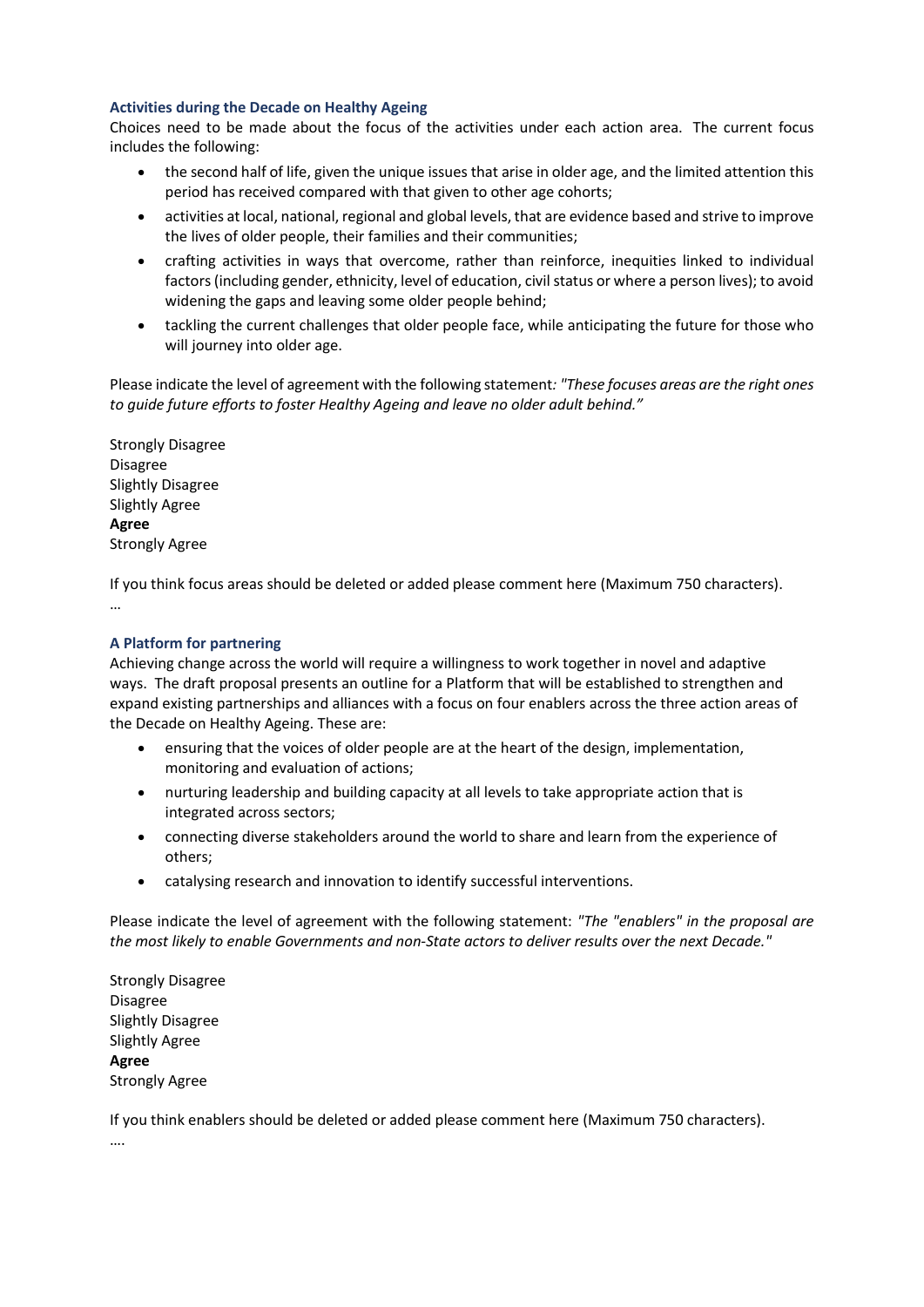### **Measuring success**

Underpinning this work will be an **accountability framework** to measure progress towards the commitments made to the action areas and activities of the Decade of Healthy Ageing. Ten progress indicators, related to the Global Strategy, have already been approved: [https://www.who.int/ageing/commit-action/measuring-progress/en/.](https://www.who.int/ageing/commit-action/measuring-progress/en/)

The following are five additional progress indicators. Please select which of these indicators the Decade should report on, answering 'Yes' if you think the indicator should be included:

Number of countries with capacity to deliver integrated care for older people (ICOPE) **YES** NO

Number of countries where long-term care is available for older people

**YES**

NO

Number of cities or communities that are members of the WHO Global Network for Age-Friendly Cities and Communities

**YES**

NO

Number of countries that report data on intrinsic capacity and functional ability of older adults within existing health information systems.

**YES** NO

Number of countries that have a published research agenda addressing healthy ageing **YES**

NO

If there are other progress indicators that should be considered, please include below (Maximum 750 characters).

….

What critical barriers and obstacles to Healthy Ageing, if any, are not sufficiently addressed in the proposal (Maximum 1000 characters)?

*Within healthcare, the implementation of policies promoting active & healthy ageing will be crucial to create environments &opportunities for people to have good quality lives. And digitalisation is part of the equation. The effective delivery of digital innovation in health & social care can greatly contribute to the provision of efficient & high-quality health services, contributing to healthy ageing & to Long-Term care. In the future, services will be increasingly provided at places other than social welfare & health care units. Electronic, mobile, outreach & home-based services will be developed in a variety of ways. The population wishes for individual, tailored health services. Furthermore, the significance of self-care will increase, & citizens will need support from professionals in its implementation. In the coming years, aging & increasing chronic diseases will increase the demand for healthcare services, while the sustainability gap will make their funding more difficult.* 

What would be your main recommendations for improving this document (Maximum 1000 characters)?

*It is essential for the citizens/patient to get access to the healthcare provider, e.g. a doctor, a nurse, fluently. Especially nurses are a key group of providers when the social welfare and healthcare sector seeks new ways of delivering high quality and safe services to meet citizen's needs. Increasing attendance towards nurses will improve access to patient care, speed up the start of treatment, boost continuity of care, and enable*